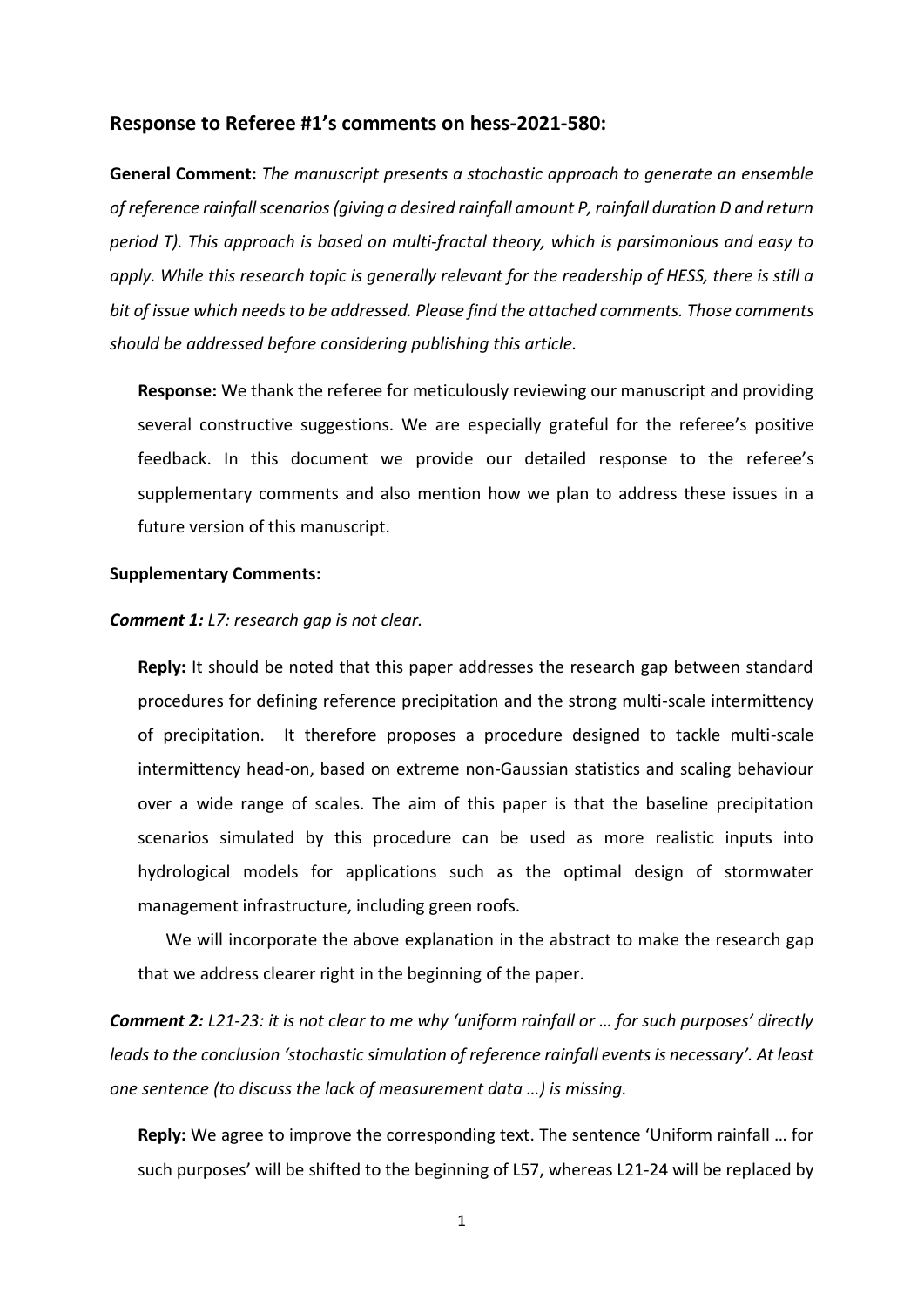'Rainfall is quite commonly considered to be a stochastic variable due to the fact that rainfall process is complex and strongly dependent on initial conditions. There have been several studies/attempts to stochastically produce rainfall time series and space-time fields as listed here.'.

*Comment 3: L23: Does it refer to several types of single-site stochastic rainfall models or spacetime models? Event-based simulation or continuous simulation? Please clarify.*

**Reply:** When we mention several model types in the beginning of L23 we refer to all these classes. To make this clearer, we will replace L23 by 'There have been several studies/attempts to stochastically produce rainfall time series and space-time fields as listed here. Simple point processes …'.

*Comment 4: L25: This paragraph is describing 'several types of stochastic rainfall models', but I am confused about why a model related to river discharge is described in detail. I get the point that one module in this 'Hydrogram model' is to generate hyetograms. If it is the case, I am wondering whether it is better to directly state that one of those types is the Monte Carlo method instead of the 'Hydrogram model'.*

**Reply:** We agree, and will replace L25-27 with ', and Monte Carlo method. All these four models are purely temporal.'

*Comment 5: A general comment on this whole paragraph (L38) & Table 1: The idea of creating this table looks good. However, more references would be needed. The latest one mentioned in this 'literature-based assessment' is in 2004, which is almost 20 years ago. In references for several model types for example in hybrid processes-based models, all references mentioned were published 20 years ago. Although those reference papers mentioned by the authors are very useful, it is necessary to update the reference list.*

**Reply:** We will add more recent references in this part and in Table. 1 following the referee's suggestion.

*Comment 6: L38: does it refer to spatial rainfall field or spatially averaged rainfall time series?* **Reply:** For the sake of better clarity we will replace L38 with '1) Non-Homogeneity: Spatial Heterogeneity – rainfall is extremely variable with spatial location, especially at small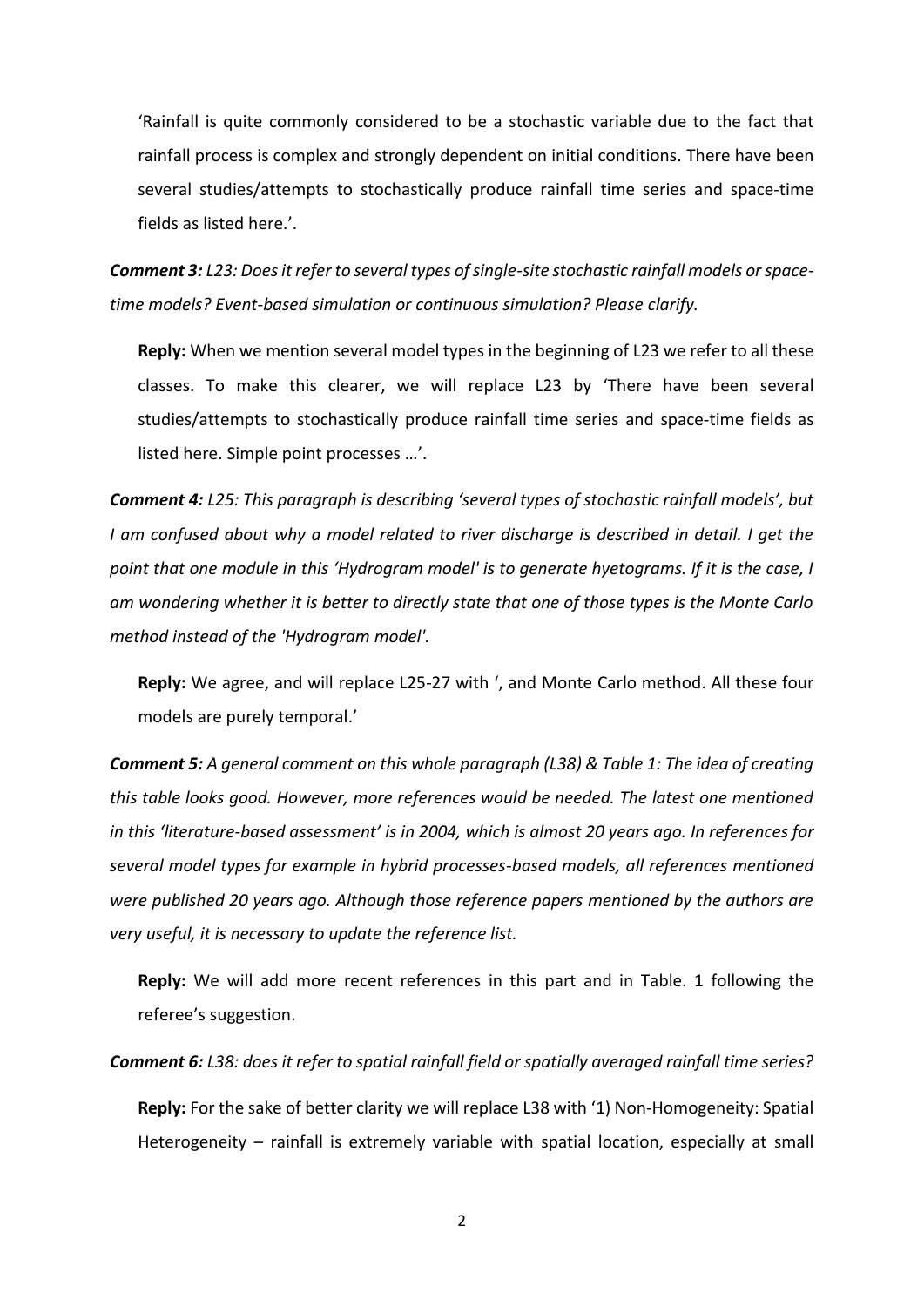spatial scales and Temporal Heterogeneity or Intermittency – rainfall time series at a single spatial location is extremely variable with time, especially at small time scales'.

Since more than one query of the referee seems to be regarding space-time vs. time modelling, we will clarify that:

- i. this dichotomy is not as strong as usual for multifractal models because a time multifractal can be seen as a time cut of a space-time multifractal
- ii. the aim of the present study is focused over a fixed (and rather small) space extension such as a building roof
- iii. the large scale deployment of rainfall-runoff management technologies would instead require space-time models, obtained with the help of new and rather limited developments (see (i)).

*Comment 7: L38: Does 'modelling approaches' refers to those modelling approaches for getting a realistic rainfall field for most hydrological applications or specifically for sizing storm-water management infrastructures?* 

**Reply:** It refers to those modelling approaches (mentioned above from L23-36) for getting a realistic rainfall field for most hydrological applications (one such application is the designing of rain-water management infrastructures).

*Comment 8: L40: All these characteristics are '… makes the simulations physically relevant/realistic' while 'physically based' is specifically mentioned again in the second criteria 'Physically-based – the simulations rely on physical principles. What's the difference between these two? At least, the meaning of 'simulations rely on physical principles' in the second criteria need to be clarified.*

**Reply:** For improving clarity, we will replace 'physically relevant/realistic' by 'realistic' in L38. The term "physically-based" simply implies that these rainfall models represent the underlying process (at least abstractly) using physically meaningful parameters. This term is used in a slightly more generalized framework, because it is stochastic rather than deterministic, with fractional rather than integer derivatives.

*Comment 9: L56: The research gap is not ever mentioned until now. It would be much better to clearly state it in the manuscript.*

**Reply:** We will do this as mentioned in our reply to Comment 1 of the referee.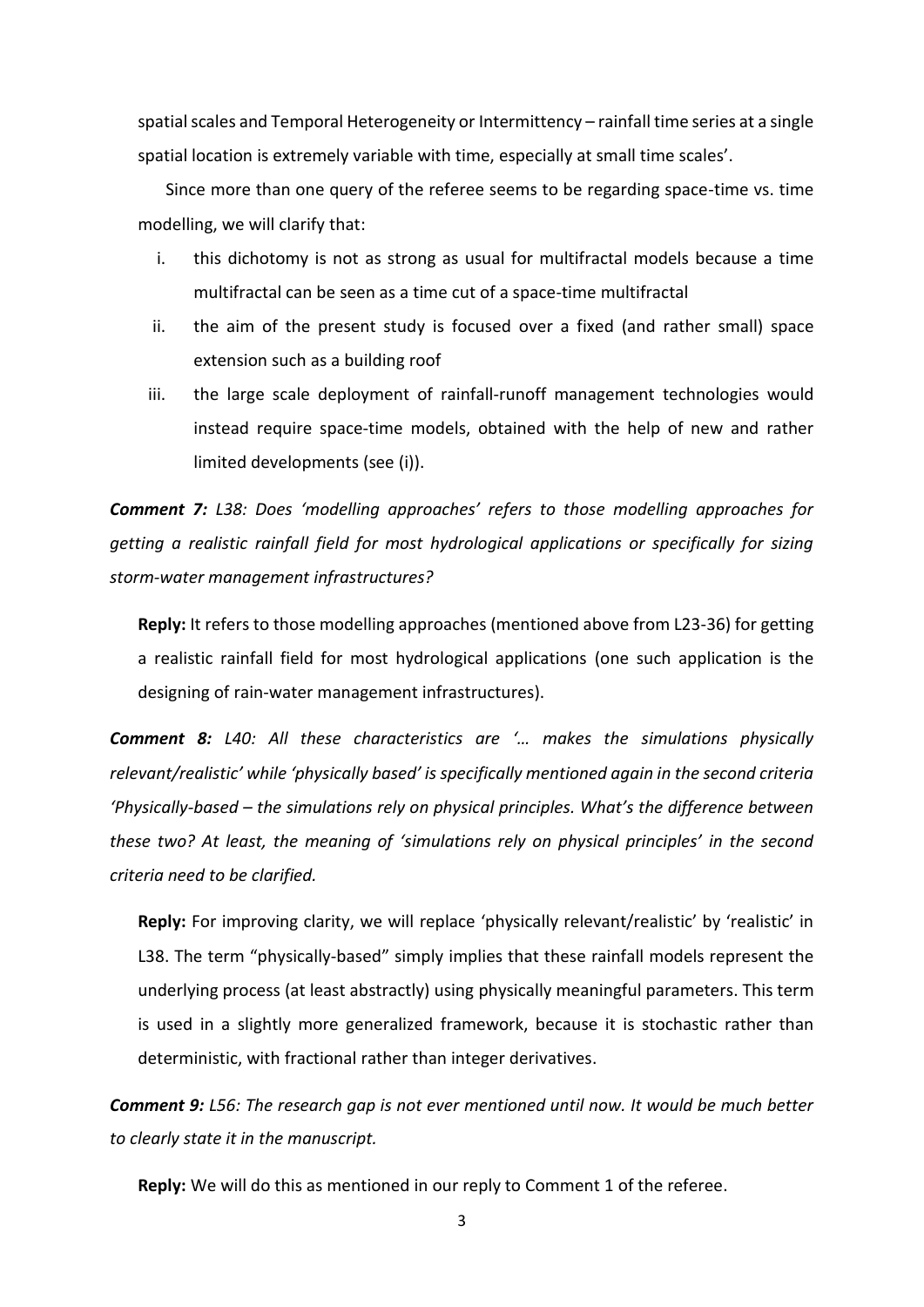*Comment 10: L57: Single-site or multi-sites or spatial-temporal rainfall field or something else? please clarify.*

**Reply:** At present we simulate reference rainfall time series scenarios for different conurbations so single-site for three different sites (we will clarify this in L57). However, the advantage of the proposed simulation procedure is that since it is based on UM framework it can be easily extended in future to simulate spatio-temporal rainfall fields as well.

*Comment 11: L59-61: Ok. this seems to be the research aim, which gives me the impression that the authors are implying that: Using any existing stochastic rainfall models, it is NOT possible to "simulate reference rainfall ensembles characterized by P, D, T while exhibiting temporal variability and intermittency close to that of observed rainfall data". If my impression is correct, the authors were taking this as a research gap. However, this gap was not discussed or mentioned in the introduction section. I suggest revising the whole section and adding more essential information to it to make this introduction section easier to follow.*

**Reply:** Yes, as mentioned in our reply to Comment 1 of the referee we will modify the abstract.

*Comment 12: L78: resolution (space and time)?* 

**Reply:** Just time.

*Comment 13: L120: are TM analysis and DTM analysis newly developed in this study? This is not clear to me.* 

**Reply:** No, these are standard multifractal statistical analysis techniques and we have cited the corresponding papers in L120 and L136. However, this study uses a slightly modified iterative DTM procedure (also already existing) as explained in Appendix A. We felt it would be a bit more convenient for readers unacquainted with these analysis techniques if we added brief explanations here.

*Comment 14: L170: Is scale-symmetry able to be represented by other model types? From Table 1 in this manuscript, at least the Radar-based method can represent this, which can directly give us a space-time field. Why choose the multifractal theory instead of a radar-based* 

4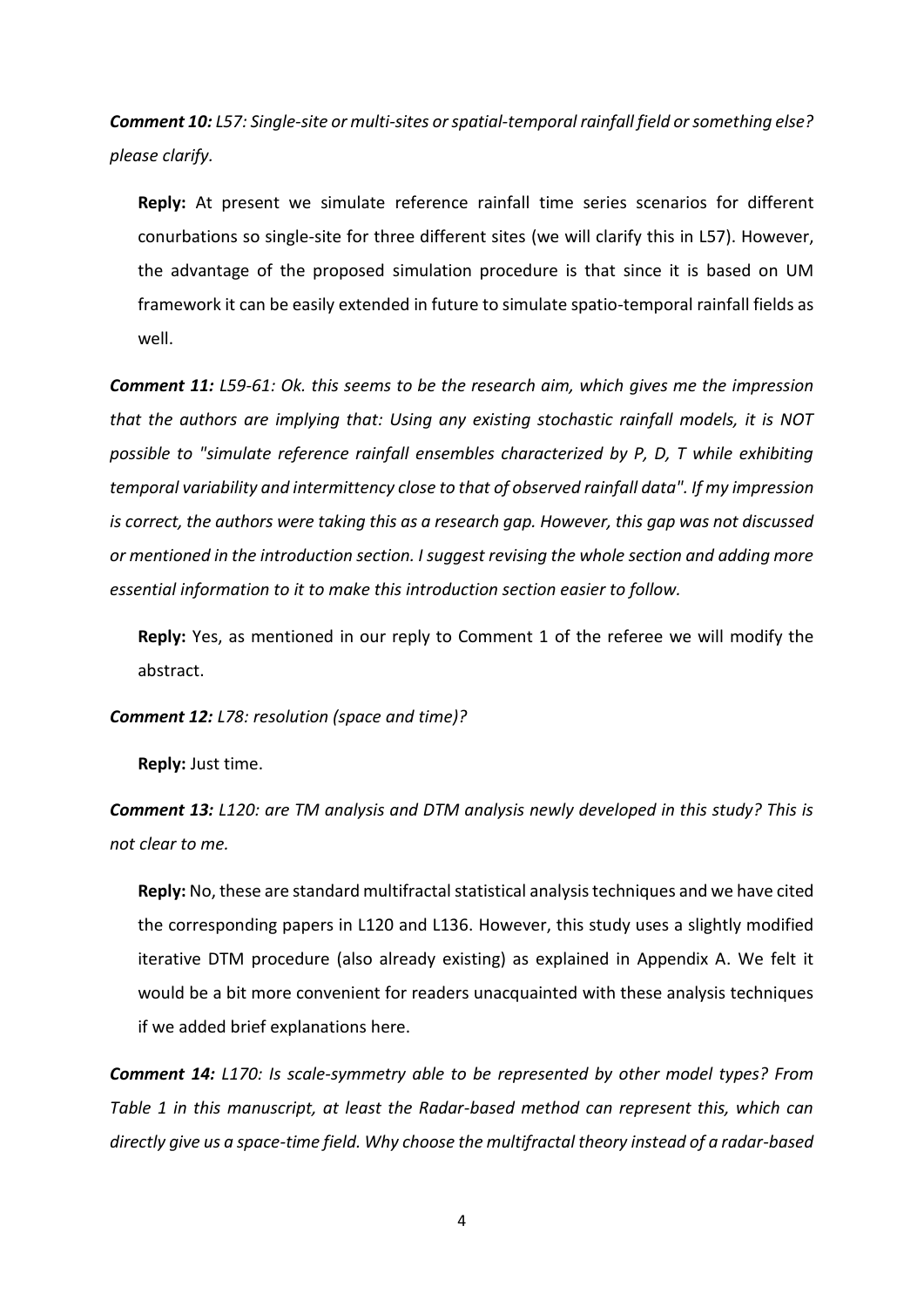*method (see Pegram's paper as mentioned by the authors)? It will be helpful to justify the choice and include this discussion (probably in the introduction section).* 

**Reply:** The procedure proposed here needs only observational rainfall time series (not very data demanding) and is computationally simpler and parsimonious compared to the Radar-based bead method of Pegram. The current procedure can also be directly extended to obtain space-time fields as well. Furthermore, the idea of space-time complexity in the UM framework is somewhat more generalized than it is in the Radar-based bead model (spatial complexity and temporal complexity are dealt with separately rather than together). We will add a brief discussion about the Radar-based bead model and why we prefer the UM cascade model over it in the introduction section.

*Comment 15: L172: The authors mention that these types of models can be considered as a bridge between purely statistical and purely physical models. I am wondering whether these features have been in this cascade model used in this study: seasonality (or different types of storm event).*

**Reply:** As mentioned in L168-171, this statement was made in the context of the UM cascade model using the physical concepts of energy transfer from large scales to small scales by random breakup of eddies to abstractly represent atmospheric processes underlying rainfall production. Statistical analysis of observed rainfall in the three conurbations chosen by this study did not display any significant seasonality, but there was a clear evidence of a strong synoptic maximum with corresponding changes in scaling behaviour. This required some elaboration of the UM cascade process to guarantee good agreement between observed and simulated rainfall over the full range of time scales, thereby reproducing well the statistics of different storm types (either convective or stratiform).

*Comment 16: L176: It seems that the study presented here is to simulate temporal rainfall as the author mentioned in the abstract, but 'rainfall fields' convey a message that a time varying spatial field is generated. Not entirely sure if this word is widely used when time series is generated. If not, please change this word.*

5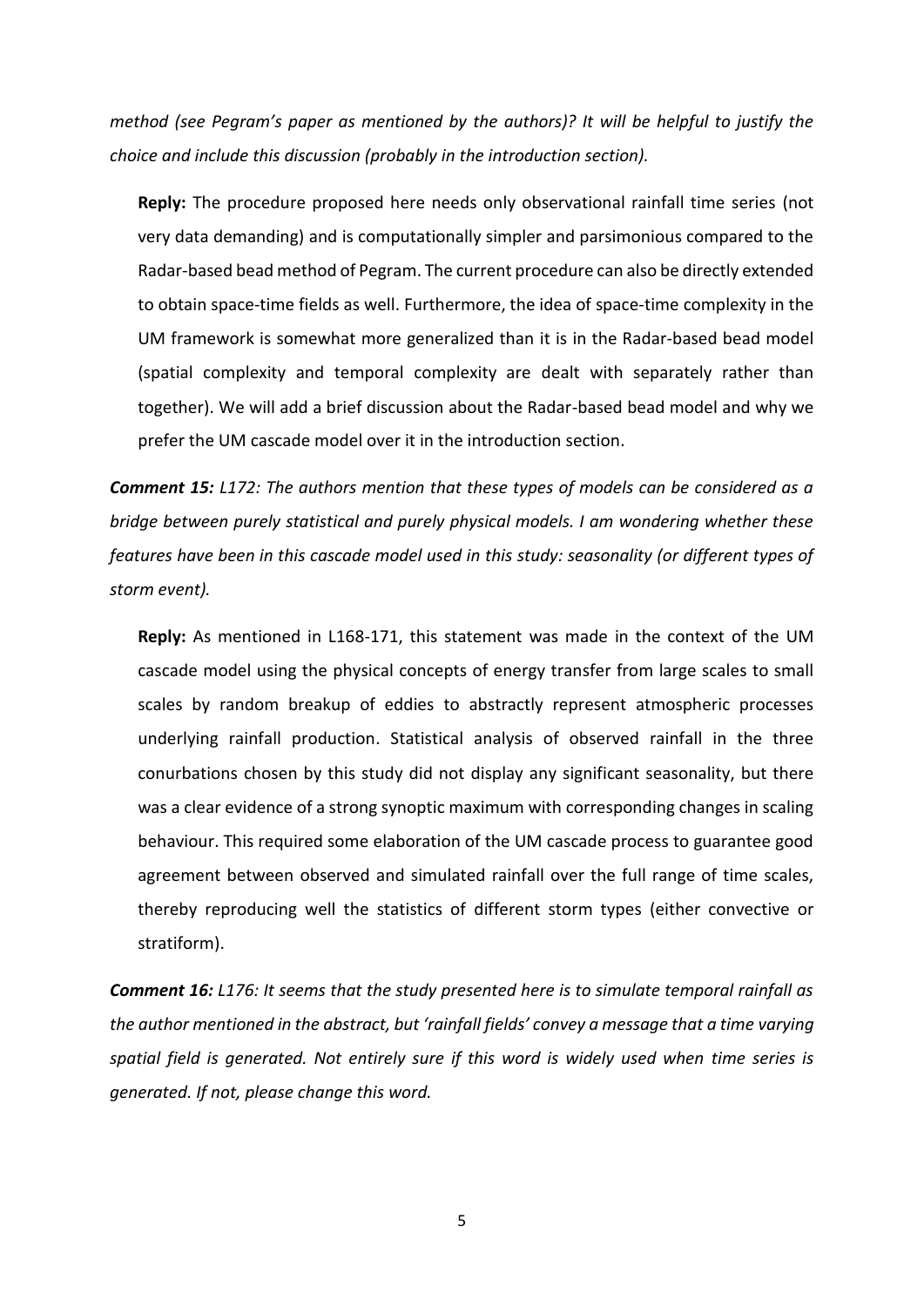**Reply:** We used the term field in a more generalized context since a time series can be considered as a one-dimensional field. However, for the sake of better clarity we will use 'rainfall time series' instead as suggested by the referee.

*Comment 17: L180: Does it always refer to temporal resolution?*

**Reply:** Yes.

*Comment 18: L225: Ok, I can see that these metrics might be useful. Besides these, I am wondering whether the autocorrelation of simulated events is well reproduced. This feature plays a critical role in dominating a catchment response to a rainfall event. In addition, since this approach is proposed for hydrological applications, I am wondering whether it is much more convincing to feed those simulated scenarios into a hydrological model (event-based) for better validating this approach?*

**Reply:** The Codimension Comparison Metric (CCM) already takes care of this issue and more. Autocorrelation or its inverse Fourier transform i.e. spectral density are generally just second order statistics. Comparing the scaling moment function  $K(q)$  for  $q = 2$  of observed and simulated rainfall is the same as comparing their respective spectra and therefore their autocorrelation. The CCM compares  $c(y)$  instead of  $K(q)$  however they are just the Legendre transforms of each other.

It is true that the proposed approach is for hydrological applications such as designing green roofs for rain-water management, however, we need observational data of not only rainfall but also discharge from the green roof to validate the entire hydro-meteorological modelling approach. We are still working on setting up experimental green roof prototypes and monitoring protocols for this purpose, and the referee's query can only be addressed via a separate publication in the future.

*Comment 19: L280: Has the author developed/improved a novel method in this study. Please clarify it.*

**Reply:** Yes (as mentioned in our reply to referee's comments 1 and 11). Even though several earlier studies have attempted to simulate rainfall using a Universal Multifractal (UM) approach, we are unaware of UM-based studies that have proposed procedures to simulate reference rainfall scenarios. We will add this explanation in the beginning of L280.